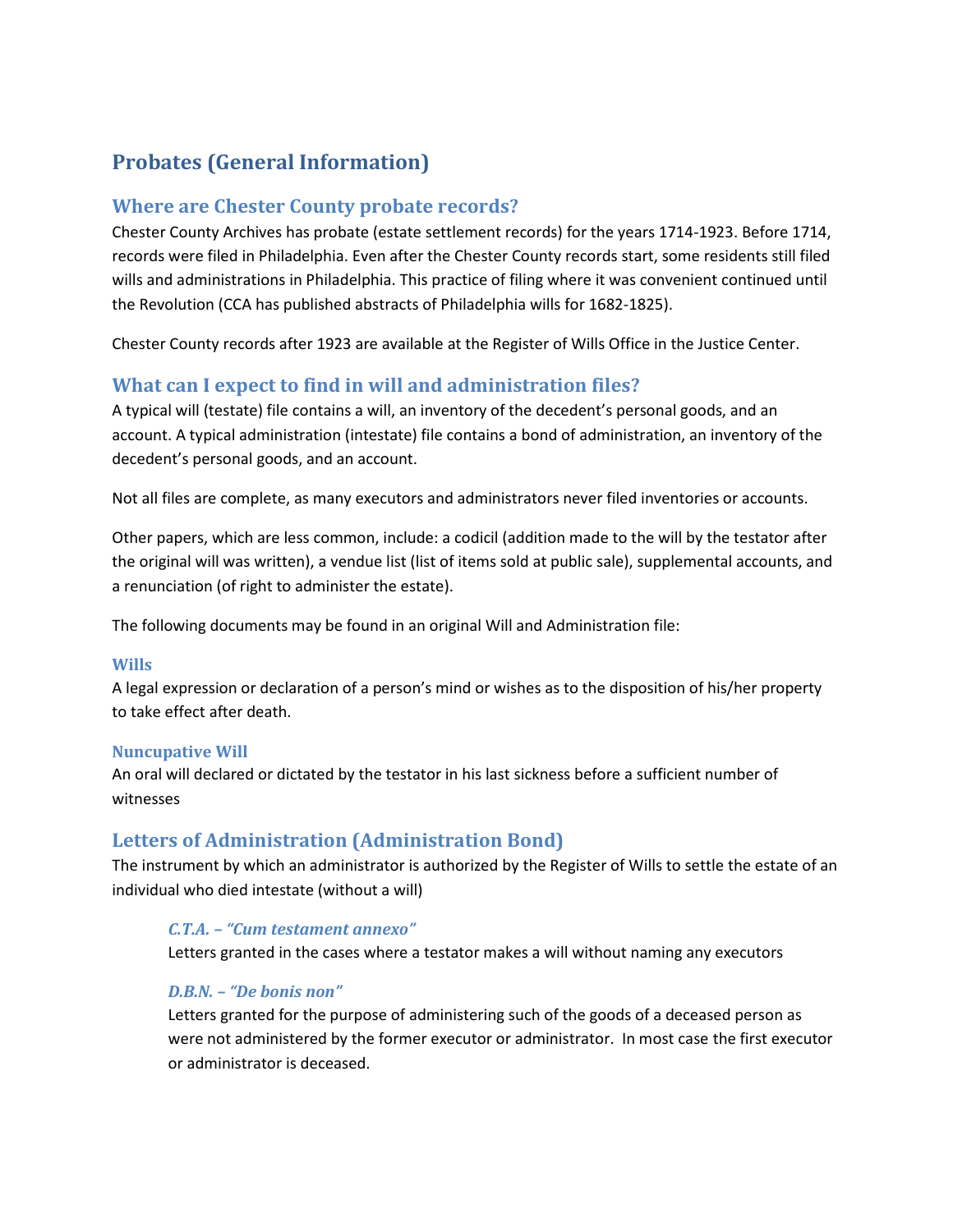#### **Renunciation**

Probate law grants the right to administer the estate of the deceased first to the spouse and then to the children. If a married man died intestate his wife would have the first right to administer his estate. She may choose to renounce her right and appoint another in her stead. A renunciation may also be found in a will file. If an executor appointed in a will decided to decline his/her right to administer the estate, he/she submitted a renunciation to the Register of Wills.

#### **Inventory**

A list of the personal property of the deceased. When looking at the original file, researchers may find family clues even here. If the decedent lent money and the inventory reflects his investments, you may find an entry like "bond to son William." It is also useful if the inventory reflects property from another individual's estate, "from the estate of decedent's father John Smith."

#### **Vendue**

A list of all the goods and personal property sold at public sale. Vendue lists are not found in every file. A public sale would only occur when the estate required additional monies to pay off legacies or the debts of the decedent. These may provide clues to family relations, providing the names of individuals who purchased items from the sale.

#### **Accounts**

A detailed statement of the debts and credits of the decedent. Accounts can provide many useful clues to both property researchers and genealogists. On the credit side, researchers may find a notation of the sale of real estate and to whom it was sold. Legacies granted in the will, will sometimes be reflected in the account. Since accounts are not completed until several years after a will is probated, researchers may discover the married names of daughters and/or the names of their husbands to whom the legacies would be paid.

#### **Orphans' Court**

The name of this court is often misleading to researchers. While the court does appoint guardians for minor children, it also acts as a probate court. In many cases, the records generated by the court contain additional information for family historians. Researchers using will and administration files are encouraged to consult the records of this court.

Note: there are no petitions for letters of administration naming next of kin until the late 19th century; there are no accounts of distribution until the 20th century.

### **How can I find someone named in a will or administration file?**

Chester County Archives has abstracts to wills and administrations for 1714-1855. The abstracts are summaries of the wills and administration bonds. Every name is indexed. The abstracts do not include names listed in accounts of administration. The abstracts are the best way to narrow your search before requesting numerous files of a common surname. After you locate an abstract that interests you, request the original file.